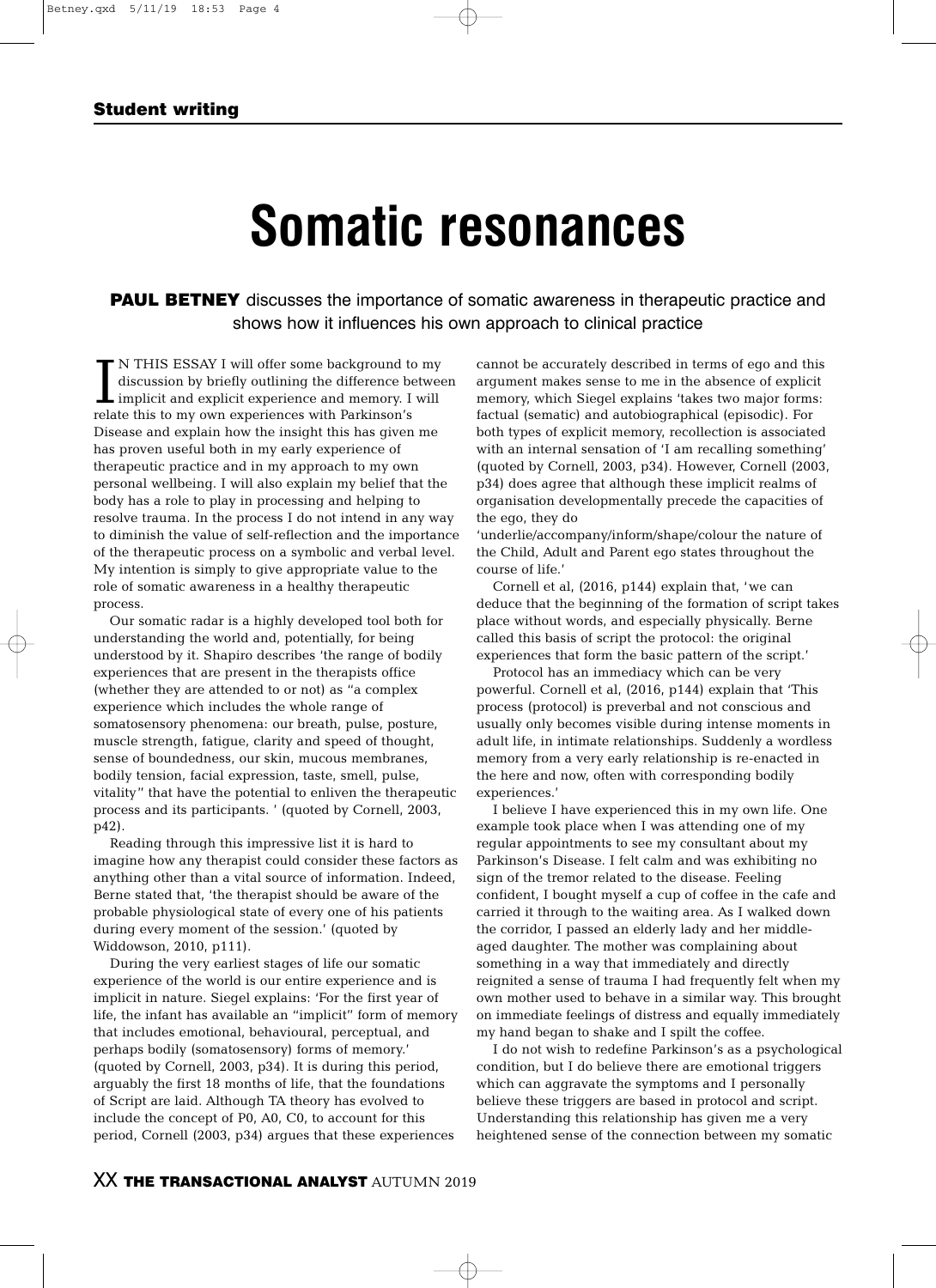experiences and my emotional state.

Over time uncomfortable experiences such as the one in the hospital have helped me to understand when my script is active and to redecide early script decisions. Cornell (2003, p35) explains, 'Healthy functioning requires both implicit and explicit knowing, subsymbolic/nonverbal and symbolic levels of organisation.' My awareness of this relationship is something which I believe will serve me very well in my future career as a therapist.

My appreciation of just how useful this understanding will be became clear when I recently saw my very first client. From early in the session I could see that my client was relating from a very Adult perspective, but appeared frightened of following their thoughts through to any kind of conclusion for fear of where the process might lead. They needed to talk and to know they were being listened to and supported as they felt their way through the issues. I became very aware of the importance of maintaining a strong and supportive presence without interrupting their train of thought. As the session progressed, I felt a profound sense of connection with my client and at the end they expressed their thanks and said they felt 'like a knot has unravelled in my stomach.' This indicated to me that although I had said very little, by simply being actively present I had facilitated a very real therapeutic experience.

I believe that this experience matched a concept Cornell et al, (2016, p144) describe as 'somatic resonance', 'Feelings that a client cannot handle, and of which the client is often himself not aware, are nonetheless present in the room and can be absorbed by the therapist and returned to the client in a form that is manageable for him.'

In a similar vein Mellor (2017, p7) talks about the power of presence. He describes the significant healing and enlightening energy of spiritual teachers he has met and relates stories of powerful encounters: 'The wonderfilled value of these teachers was the impact of their powerfully realised life energy. It flowed into and through everything and everyone around them. They saturated us with their uniqueness, leaving us enlivened physically, awash in stimulating, tingling vitality, and expanded with awakening. Like profoundly vibrating tuning forks, any contact with them awakened our "lethargic" vibrations.'

The significance of Mellor's descriptions made a great deal more sense to me after my experience with my client. I also had a much stronger sense of the concept of somatic resonance as outlined by Cornell. While I do not claim to be a spiritual teacher, I do believe that my energy in the room created a feeling of intimacy and safety in my client which in turn gave them the confidence to verbally explore some difficult ideas. In TA this is called potency (Steiner, 1968). Widdowson (2010, p307) explains: 'The potency of the therapist lies in the

'Somatic awareness establishes our very first contact with, and understanding of, the world in which we live and remains a very powerful tool for relating to the world throughout our lives.

capacity to contain despair, uncertainty, doubt, meaninglessness, hatred, rage, shame and anxiety, both within the therapist and their clients.' When I consider this experience, I cannot think of any other way that I could have established this sense of safety and security other than on a felt, somatic level.

In terms of my own personal wellbeing, I have found having a strong connection between my emotions and my somatic experiences to be very powerful and this has led me to develop a theory that our somatic level of experience may play a role in processing trauma.

Summarising the work of Pally, Cornell (2003, p35, italics in original text) explains that, 'implicit memory is understood as memory for aspects of experience, historical and current that are not processed consciously, that is patterns of learning and experience that influence functioning, but are not experienced as conscious remembering.' I believe that this ongoing process of unconscious remembering is highly significant.

I would argue that protocol and all subsequent subsymbolic experience is not translated into a narrative with the arrival of verbal reasoning and the capacity to self-reflect, but remains in its original, felt format and is not archaic or fixated, but remains vibrant and alive in our bodies.

Cornell (2003, p 35) asserts that, 'It is important to note that implicit, nonverbal, subsymbolic experiences are not limited to the first year of life. They are constant elements in the psychic organisation of experience in the here-andnow.' In order for our body's capacity to experience our world on this level to serve a purpose, I believe that it is reasonable to theorise that our body also has the capacity to store that knowledge in the form of implicit, unconscious, physical memory in order to be able to draw on past experience and to react in a certain way as it did, for example, when I passed the old lady in the hospital. If we are willing to follow this train of thought, then I think it is reasonable to extrapolate that our bodies must also play a role in processing that experience and the associated feelings, otherwise physically we would simply become a dumping ground for our sensate experiences.

So, how does the body help to process our physically felt emotions? When I feel frustrated, angry, confused, or depressed I often spend time reflecting, writing in my